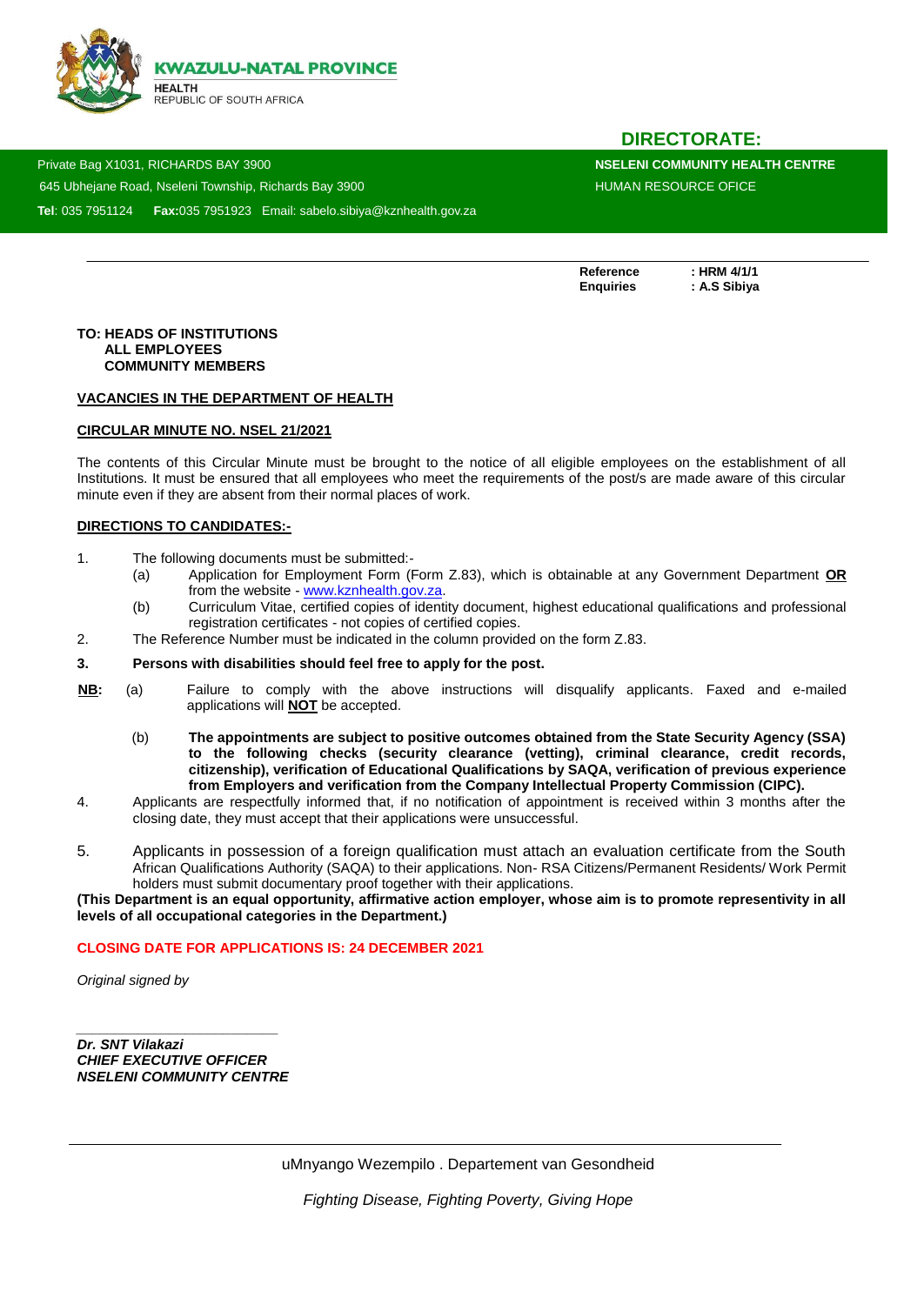# **CIRCULAR MINUTE No. NSEL 21/2021 RE-ADVERTISEMENT**

| <b>POST</b>           |    | CLINICAL NURSE PRACTITIONER-GR1 OR 2 (SCHOOL HEALTH TEAM)                                                                             |
|-----------------------|----|---------------------------------------------------------------------------------------------------------------------------------------|
| <b>NO. OF POSTS</b>   | ÷  | <b>ONE</b> (01)                                                                                                                       |
| <b>INSTITUTION</b>    | ÷  | <b>NSELENI CHC</b>                                                                                                                    |
| <b>CENTRE</b>         |    | NTAMBANANA CLINIC                                                                                                                     |
| <b>COMPONENT</b>      |    | <b>NURSING</b>                                                                                                                        |
| <b>REFERENCE</b>      | ÷. | NSEL21/2021                                                                                                                           |
| <b>NOTCH</b>          | ÷  | R383 226.00 (GRADE 1) Per Annum<br>R471 333.00 (GRADE 2) Per Annum                                                                    |
| <b>OTHER BENEFITS</b> | ÷  | 13 <sup>th</sup> Cheque, Medical Aid – Optional, Home Owner's<br>Allowance – to meet prescribed requirements plus 8% Rural Allowance. |

# **MINIMUM REQUIREMENTS: GRADE 1**

- Senior Certificate /Grade 12
- Diploma/B Degree in General Nursing and Midwifery or equivalent qualification that allows registration with the SANC as a Professional Nurse
- One (1) year Post-Basic qualification in Clinical Nursing Science, Health Assessment, Treatment and Care accredited with the SANC
- Proof of current registration with SANC 2021 as General Nurse, Midwife and Primary Health Care Nurse
- Proof of current SANC receipt (2021)
- A minimum of four (4) years appropriate/recognizable experience in nursing after registration as Professional Nurse with the SANC
- Proof of work experience/certificate of service endorsed by your Human Resource Department
- Valid driver's licence

### **MINIMUM REQUIREMENTS: GRADE 2**

- Senior certificate / Grade 12
- Diploma/B Degree in General Nursing and Midwifery plus post basic qualification in Clinical Nursing Science, Health Treatment and Care (PHC)
- Registration with SANC as a Professional Nurse with Midwifery and Primary Health Care Nurse
- Proof of current registration with SANC as General Nurse, Midwifery and Primary Health Care
- A minimum of 14 years appropriate/recognizable nursing experience after registration as General Nurse with the SANC.
- At least 10 years of the period referred to above must be appropriate/recognizable experience after obtaining the 1 year post-basic qualification in Primary Health Care.
- Proof of work experience/certificate of service endorsed by your Human Resource Department
- Valid driver's licence

### **RECOMMENDATION**

**Computer literacy** 

### **KNOWLEDGE, SKILLS, TRAINING AND COMPETENCIES REQUIRED**

- Relevant Legal framework such as Nursing Acts, Mental Act, OH&S Act, Batho Pele and Patient's Rights Charter, Labour Relations Act, grievance procedures etc.
- Leadership, organizational, decision making and problem solving, conflicts handling and counseling skills
- Good insight of procedures and policies pertaining to nursing care.